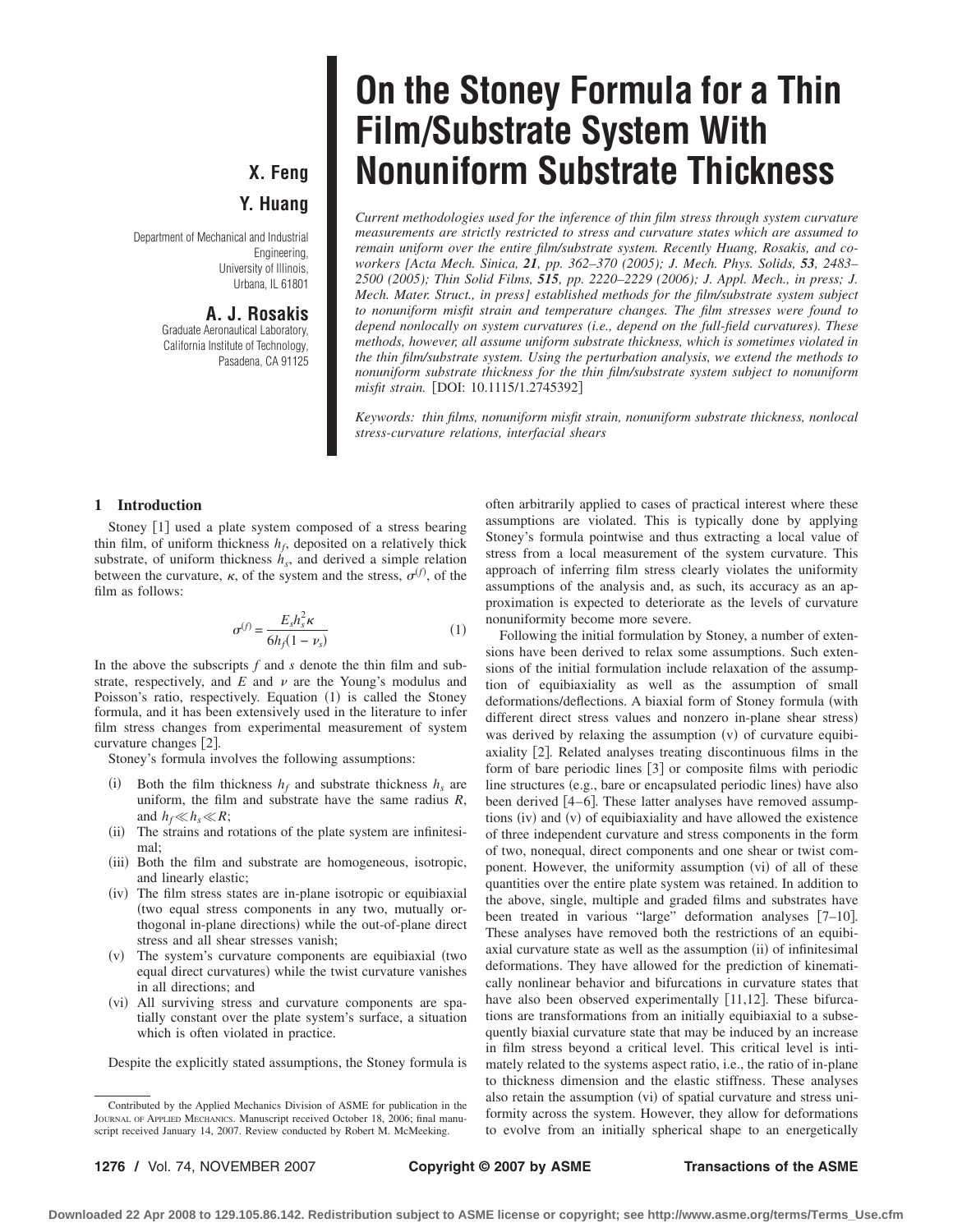

**Fig. 1 A schematic diagram of a thin film/substrate system** with the cylindrical coordinates  $(r, \theta, z)$ 

favored shape (e.g., ellipsoidal, cylindrical or saddle shapes) that features three different, still spatially constant, curvature components [11,12].

The above-discussed extensions of Stoney's methodology have not relaxed the most restrictive of Stoney's original assumption (vi) of spatial uniformity which does not allow either film stress and curvature components to vary across the plate surface. This crucial assumption is often violated in practice since film stresses and the associated system curvatures are nonuniformly distributed over the plate area. Recently Huang et al. [13] and Huang and Rosakis  $[14]$  relaxed the assumption (vi) [and also (iv) and (v)] to study the thin film/substrate system subject to non-uniform, axisymmetric misfit strain (in thin film) and temperature change (in both thin film and substrate), respectively, while Ngo et al. [15] studied the thin film/substrate system subject to arbitrarily nonuniform (e.g., nonaxisymmetric) misfit strain and temperature. The most important result is that *the film stresses depend nonlocally on the substrate curvatures*, i.e., they depend on curvatures of the entire substrate. The relations between film stresses and substrate curvatures are established for arbitrarily nonuniform misfit strain and temperature change, and such relations degenerate to Stoney's formula for uniform, equibiaxial stresses and curvatures.

Feng et al. [16] relaxed part of the assumption (i) to study the thin film and substrate of different radii, i.e., the thin film has a smaller radius than the substrate. Ngo et al. [15] further relaxed the assumption (i) for arbitrarily nonuniform thickness of the thin film. The main purpose of the present paper is to relax the remaining portion in assumption  $(i)$ , i.e., the uniform thickness of the substrate. To do so we consider the case of thin film/substrate system with nonuniform substrate thickness subject to nonuniform misfit strain field in the thin film. Our goal is to relate film stresses and system curvatures to the misfit strain distribution, and to ultimately derive a relation between the film stresses and the system curvatures that would allow for the accurate experimental inference of film stress from full-field and real-time curvature measurements.

### **2 Governing Equations and Boundary Conditions**

Consider a thin film of uniform thickness  $h_f$  which is deposited on a circular substrate of thickness  $h_s$  and radius  $R$  (Fig. 1). The substrate thickness is nonuniform, but is assumed to be axisymmetric  $h_s = h_s(r)$  for simplicity, where *r* and  $\theta$  are the polar coordinates. The film is very thin,  $h_f \ll h_s$ , such that it is modeled as a membrane, and is subject to nonuniform misfit strain  $\varepsilon_m$ . Here the misfit strain is also assumed to be axisymmetric  $\varepsilon_m = \varepsilon_m(r)$  for

simplicity. The substrate is modeled as a plate since  $h_s \ll R$ . The Young's modulus and Poisson's ratio of the film and substrate are denoted by  $E_f$ ,  $\nu_f$ ,  $E_s$ , and  $\nu_s$ , respectively.

Let  $u_f$  and  $u_s$  denote the displacements in the radial direction in the thin film and substrate, respectively. The in-plane membrane strains are obtained from  $\varepsilon_{\alpha\beta} = (u_{\alpha,\beta} + u_{\beta,\alpha})/2$  for infinitesimal deformation and rotation, where  $\alpha, \beta = r, \theta$ . The linear elastic constitutive model, together with the vanishing out-of-plane stress  $\sigma_{zz}$  $= 0$ , give the in-plane stresses as

$$
\sigma_{\alpha\beta} = \frac{E}{1 - \nu^2} \left[ (1 - \nu) \varepsilon_{\alpha\beta} + \nu \varepsilon_{\kappa\kappa} \delta_{\alpha\beta} - (1 + \nu) \varepsilon_m \delta_{\alpha\beta} \right],
$$

where  $E, \nu = E_f, \nu_f$  in the thin film and  $E_s, \nu_s$  in the substrate, and the misfit strain  $\varepsilon^m$  is only in the thin film. The nonvanishing axial forces in the thin film and substrate are

$$
N_r = \frac{Eh}{1 - \nu^2} \left[ \frac{du_r}{dr} + \nu \frac{u_r}{r} - (1 + \nu)\varepsilon_m \right]
$$
  

$$
N_\theta = \frac{Eh}{1 - \nu^2} \left[ \nu \frac{du_r}{dr} + \frac{u_r}{r} - (1 + \nu)\varepsilon_m \right]
$$
 (2)

where  $h=h_f$  in the thin film and  $h_s(r)$  in the substrate, and once again the misfit strain  $\varepsilon_m$  is only in the thin film.

Let *w* denote the lateral displacement in the normal  $(z)$  direction. The curvatures are given by  $\kappa_{\alpha\beta} = w_{,\alpha\beta}$ . The bending moments in the substrates are

$$
M_r = \frac{E_s h_s^3}{12(1 - v_s^2)} \left( \frac{d^2 w}{dr^2} + v_s \frac{1}{r} \frac{dw}{dr} \right)
$$
  

$$
M_\theta = \frac{E_s h_s^3}{12(1 - v_s^2)} \left( v_s \frac{d^2 w}{dr^2} + \frac{1}{r} \frac{dw}{dr} \right)
$$
 (3)

For nonuniform misfit strain distribution  $\varepsilon_m = \varepsilon_m(r)$ , the shear stress along the radial direction at the film/substrate interface does not vanish, and is denoted by  $\tau$ . The in-plane force equilibrium equations for the thin film and substrate, accounting for the effect of interface shear stress  $\tau$ , becomes

$$
\frac{dN_r}{dr} + \frac{N_r - N_\theta}{r} = \tau = 0\tag{4}
$$

where the minus sign in front of the interface shear stress is for the thin film, and the plus sign is for the substrate. The moment and out-of-plane force equilibrium equations for the substrate are

$$
\frac{dM_r}{dr} + \frac{M_r - M_\theta}{r} + Q - \frac{h_s}{2}\tau = 0\tag{5}
$$

$$
\frac{dQ}{dr} + \frac{Q}{r} = 0\tag{6}
$$

where *Q* is the shear force normal to the neutral axis. Equation 6, together with the requirement of finite *Q* at  $r=0$ , gives  $Q=0$ . The substitution of Eq.  $(2)$  into  $(4)$  yields the governing equations for  $u$  and  $\tau$ ,

$$
\frac{d^2u_f}{dr^2} + \frac{1}{r}\frac{du_f}{dr} - \frac{u_f}{r^2} = \frac{1 - v_f^2}{E_f h_f} \tau + (1 + v_f)\frac{d\varepsilon_m}{dr}
$$
(7)

$$
\frac{d}{dr}\left[h_s\left(\frac{du_s}{dr} + \frac{u_s}{r}\right)\right] - (1 - \nu_s)\frac{dh_s}{dr}\frac{u_s}{r} = -\frac{1 - \nu_s^2}{E_s}\tau\tag{8}
$$

Equations  $(3)$ ,  $(5)$ , and  $(6)$  give the governing equation for *w* and  $\tau$ 

$$
\frac{d}{dr}\left[h_s^3\left(\frac{d^2w}{dr^2} + \frac{1}{r}\frac{dw}{dr}\right)\right] - (1 - \nu_s)\frac{1}{r}\frac{dh_s^3}{dr}\frac{dw}{dr} = \frac{6(1 - \nu_s^2)}{E_s}h_s\tau \quad (9)
$$

### **Journal of Applied Mechanics** November 2007, Vol. 74 / 1277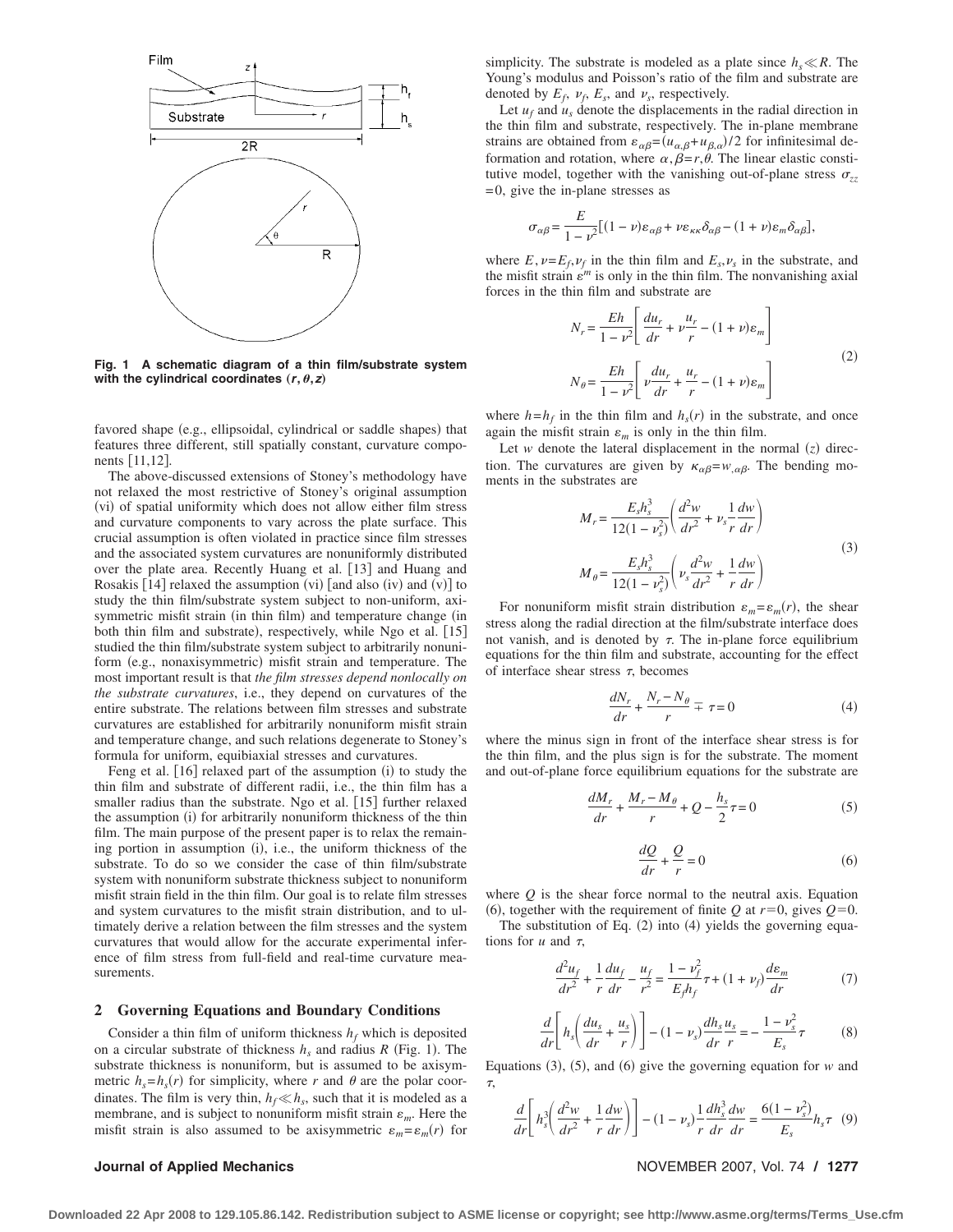The continuity of displacements across the film/substrate interface requires

$$
u_f = u_s - \frac{h_s}{2} \frac{dw}{dr} \tag{10}
$$

Equations  $(7)$ – $(10)$  constitute four ordinary differential equations (ODEs) for  $u_f$ ,  $u_s$ ,  $w$ , and  $\tau$ . The ODEs are linear, but have nonconstant coefficients.

The boundary conditions at the free edge  $r = R$  require that the net forces and net moments vanish,

$$
N_r^{(f)} + N_r^{(s)} = 0\tag{11}
$$

$$
M_r - \frac{h_s}{2} N_r^{(f)} = 0
$$
 (12)

where the superscripts *f* and *s* denote the film and substrate, respectively.

### **3 Perturbation Method for Small Variation of Substrate Thickness**

In the following we assume small variation of substrate thickness

$$
h_s = h_{s0} + \Delta h_s = h_{s0} + \beta h_{s1} \tag{13}
$$

where  $h_{s0}$  (=constant) is the average substrate thickness, and  $\Delta h_s(r)$  is the substrate thickness variation which satisfies  $|\Delta h_s| \ll h_{s0}$ ;  $\Delta h_s(r)$  is also written as  $\beta h_{s1}$  in (13), where 0  $\lt \beta \ll 1$  is a small, positive constant, and  $h_{s1} = h_{s1}(r)$  is on the same order as  $h_{s0}$ .

We use the perturbation method to solve the ODEs analytically for  $\beta \ll 1$ . Two possible scenarios are considered separately in the following:

- (i) The substrate thickness variation  $\Delta h_s$  is on the same order as the thin film thickness  $h_f$ , i.e.,  $\Delta h_s \sim h_f$ . This is represented by  $\beta = h_f / h_{s0}$  ( $\ll$ 1). For this case the film stresses and system curvatures are identical to their counterparts for a constant substrate thickness  $h_{s0}$ . This is because the Stoney formula  $(1)$ , as well as all its extensions, holds only for thin films,  $h_f \ll h_s$ . As compared to unity (one), terms that are on the order of  $O(h_f/h_s)$  are always neglected. In this case the difference between the film stresses (or system curvatures,  $\cdots$ ) for nonuniform substrate thickness  $h_s$ and those for constant thickness  $h_{s0}$  is on the order of  $O(\Delta h_s/h_{s0})$  (as compared to unity), which is the same as  $O(h_f/h_s)$  since  $\Delta h_s \sim h_f$ , and is therefore negligible.
- (ii) The substrate thickness variation  $\Delta h<sub>s</sub>$  is much larger than the thin film thickness  $h_f$ , i.e.,  $|\Delta h_s| \gg h_f$ . This is represented by  $h_f/h_{s0} \ll \beta \ll 1$ ). In the following we focus on this case and use the perturbation method (for  $\beta \ll 1$ ) to obtain the analytical solution.

Elimination of  $\tau$  from (7) and (8) yields an equation for  $u_f$  and  $u_s$ . For  $h_f/h_{s0} \ll 1$ ,  $u_f$  disappears in this equation, which becomes the governing equation for *us*,

$$
\frac{d}{dr}\left[h_s\left(\frac{du_s}{dr} + \frac{u_s}{r}\right)\right] - (1 - \nu_s)\frac{dh_s}{dr}\frac{u_s}{r} = \frac{E_f h_f}{1 - \nu_f}\frac{1 - \nu_s^2}{E_s}\frac{d\varepsilon_m}{dr} \quad (14)
$$

The above equation, together with  $(8)$ , gives the interface shear stress

$$
\tau = -\frac{E_f h_f}{1 - \nu_f} \frac{d\varepsilon_m}{dr} \tag{15}
$$

This is a remarkable result that holds regardless of the substrate thickness and boundary conditions at the edge  $r = R$ . Therefore, the interface shear stress is proportional to the gradient of misfit strain. For uniform misfit strain  $\varepsilon_m(r)$ =constant, the interface

**1278 /** Vol. 74, NOVEMBER 2007 **Transactions of the ASME**

shear stress vanishes (even for nonuniform substrate thickness). We use the perturbation method to write  $u_s$  as

$$
u_s = u_{s0} + \beta u_{s1} \tag{16}
$$

where  $\beta \ll 1$ ,  $u_{s0}$  is the solution for a constant substrate thickness  $h_{s0}$ , and is given by Huang et al. [13]

$$
u_{s0} = \frac{E_f h_f}{1 - \nu_f} \frac{1 - \nu_s^2}{E_s h_{s0}} \left[ \frac{1}{r} \int_0^r \eta \varepsilon_m(\eta) d\eta + \frac{1 - \nu_s}{1 + \nu_s} \frac{\varepsilon_m}{2} r \right] \tag{17}
$$

and

$$
\overline{\varepsilon_m} = \frac{2}{\pi R^2} \int_0^R \eta \varepsilon_m d\eta
$$

is the average misfit strain in the thin film;  $u_{s1}$  in (16) is on the same order as  $u_{s0}$ . In the following we use  $u'$  to denote  $du/dr$ . The substitution of  $(16)$  and  $(17)$  into  $(14)$  and the neglect of  $O(\beta^2)$  terms give the following linear ODE with constant coefficients for  $u_{s1}$ ,

$$
\left(u'_{s1} + \frac{u_{s1}}{r}\right)' = (1 - \nu_s) \frac{h'_{s1}}{h_{s0}} \frac{u_{s0}}{r} - \left[\frac{h_{s1}}{h_{s0}} \left(u'_{s0} + \frac{u_{s0}}{r}\right)\right]'
$$
(18)

Its general solution is

$$
u_{s1}(r) = -\frac{h_{s1}}{h_{s0}}u_{s0} + \frac{1}{2r} \int_0^r \eta \left[ 1 + \nu_s + (1 - \nu_s) \frac{r^2}{\eta^2} \right] \frac{h'_{s1}(\eta)}{h_{s0}} u_{s0}(\eta) d\eta
$$
  
+  $\frac{A}{2}r$  (19)

where the constant *A* is to be determined. The total substrate displacement is then given by

$$
u_s(r) = \left(2 - \frac{h_s}{h_{s0}}\right)u_{s0} + \frac{1}{2r} \int_0^r \eta \left[1 + \nu_s + (1 - \nu_s)\frac{r^2}{\eta^2}\right] \times \frac{h'_s(\eta)}{h_{s0}} u_{s0}(\eta) d\eta + \frac{\beta A}{2}r
$$
 (20)

The substitution of  $(15)$  into  $(9)$  yields the governing equation for the displacement  $w'$ ,

$$
\left[h_s^3 \left(w'' + \frac{w'}{r}\right)\right]' - (1 - \nu_s)(h_s^3)' \frac{w'}{r} = -\frac{6E_f h_f}{1 - \nu_f} \frac{1 - \nu_s^2}{E_s} h_s \varepsilon_m' \tag{21}
$$

Its perturbation solution can be written as

$$
w' = w'_0 + \beta w'_1 \tag{22}
$$

where  $w'_0$  is the solution for a constant substrate thickness  $h_{s0}$ , and is given by Huang et al. [13]

$$
w'_{0} = -6\frac{E_{f}h_{f}}{1-\nu_{f}}\frac{1-\nu_{s}^{2}}{E_{s}h_{s0}^{2}} \left[\frac{1}{r}\int_{0}^{r} \eta \varepsilon_{m}(\eta) d\eta + \frac{1-\nu_{s}}{1+\nu_{s}}\frac{\overline{\varepsilon_{m}}}{2}r\right]
$$
 (23)

and once again

$$
\overline{\varepsilon_m} = \frac{2}{\pi R^2} \int_0^R \eta \varepsilon_m d\eta
$$

is the average misfit strain in the thin film;  $w'_1$  in (22) is on the same order as  $w'_0$ . Equations (21)–(23) give the following linear ODE with constant coefficients for  $w_1'$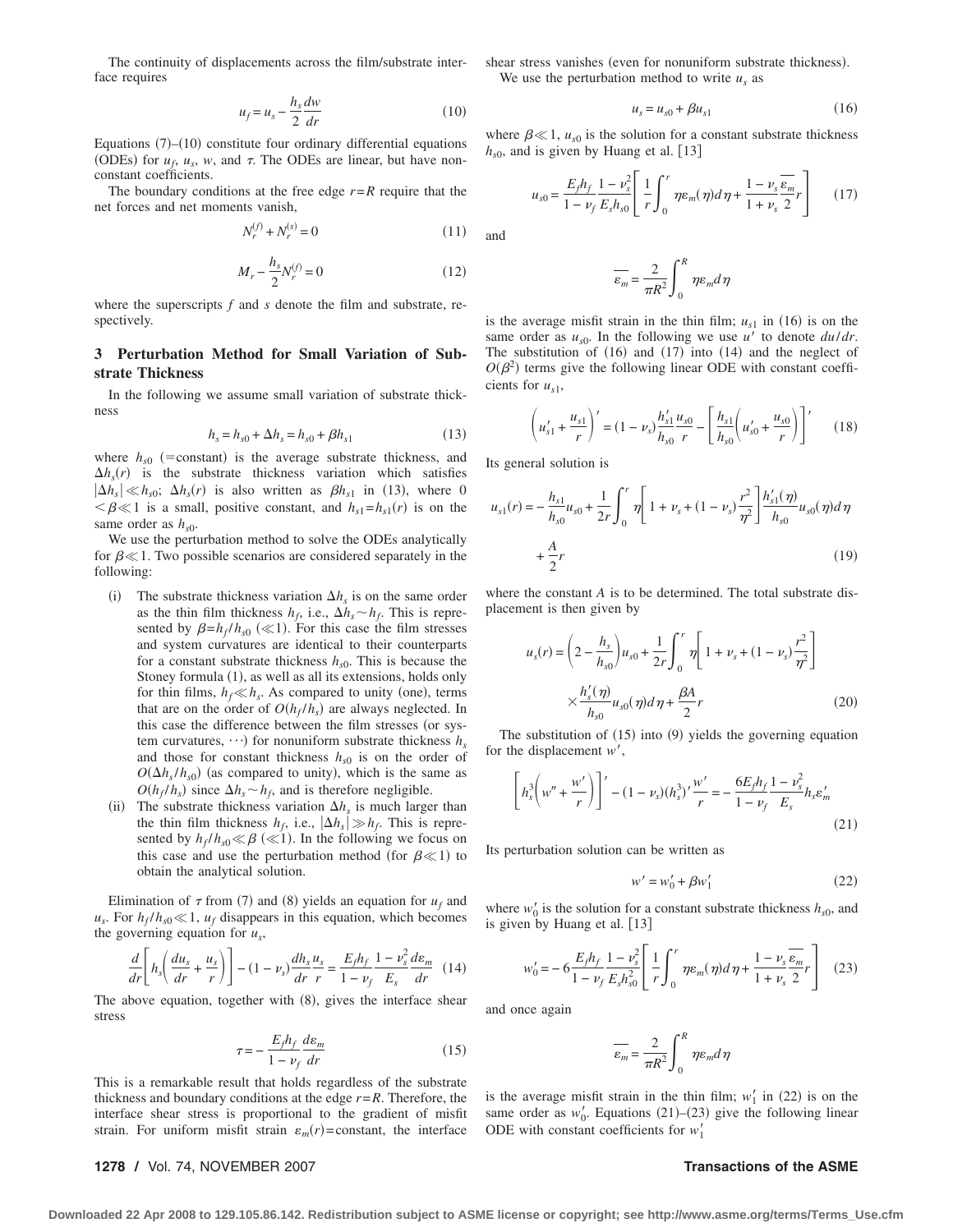$$
\left(w_1'' + \frac{w_1'}{r}\right)' = -\frac{6E_f h_f}{1 - v_f} \frac{1 - v_s^2}{E_s h_{s0}^2} h_{s0}^r + 3\left[\frac{h_{s1}}{h_{s0}} \left(w_0'' + \frac{w_0'}{r}\right)\right]'
$$
  
+ 3(1 - v\_s)  $\frac{h_{s1}'}{h_{s0}} \frac{w_0'}{r}$  (24)

Its general solution is

$$
w'_{1} = -3\frac{h_{s1}}{h_{s0}}w'_{0} + \frac{3}{2r}\int_{0}^{r}\eta\left[1 + \nu_{s} + (1 - \nu_{s})\frac{r^{2}}{\eta^{2}}\right]\frac{h'_{s1}(\eta)}{h_{s0}}w'_{0}(\eta)d\eta
$$

$$
+ \frac{B}{2}r + 3\frac{E_{f}h_{f}}{1 - \nu_{f}}\frac{1 - \nu_{s}^{2}}{E_{s}h_{s0}^{2}}\frac{1}{r}\int_{0}^{r}\frac{d}{d\eta}\left[(r^{2} - \eta^{2})\frac{h_{s1}(\eta)}{h_{s0}}\right]\varepsilon_{m}(\eta)d\eta
$$
(25)

where the constant  $B$  is to be determined. The complete solution for  $w'$  is obtained from  $(22)$  as

$$
w' = \left(4 - 3\frac{h_s}{h_{s0}}\right)w'_0 + \frac{3}{2r}\int_0^r \eta \left[1 + \nu_s + (1 - \nu_s)\frac{r^2}{\eta^2}\right] \frac{h'_s(\eta)}{h_{s0}} w'_0(\eta) d\eta
$$
  
+  $\frac{\beta B}{2}r + 3\frac{E_f h_f}{1 - \nu_f} \frac{1 - \nu_s^2}{E_s h_{s0}^2} \frac{1}{r} \int_0^r \frac{d}{d\eta} \left\{(r^2 - \eta^2) \left[\frac{h_s(\eta)}{h_{s0}} - 1\right]\right\}$   
 $\times \varepsilon_m(\eta) d\eta$  (26)

The displacement  $u_f$  in the thin film is then obtained from  $u_s$  in  $(20)$  and *w'* in  $(26)$  via  $(10)$ .

The constants  $A$  and  $B$ , or equivalently,  $\beta A$  and  $\beta B$ , are determined from the boundary conditions  $(11)$  and  $(12)$  as

$$
\beta A = -\frac{1 - \nu_s}{R^2} \int_0^R \frac{R^2 - \eta^2}{\eta} \frac{h_s'(\eta)}{h_{s0}} u_{s0}(\eta) d\eta \tag{27}
$$

$$
\beta B = -\frac{3(1-\nu_s)}{R^2} \int_0^R \frac{R^2 - \eta^2}{\eta} \frac{h_s'(\eta)}{h_{s0}} w_0'(\eta) d\eta - 6 \frac{E_f h_f}{1 - \nu_f} \frac{1 - \nu_s}{E_s h_{s0}^2} \frac{1}{R^2}
$$

$$
\times \int_0^R \frac{d}{d\eta} \Biggl\{ \Biggl[ (1 + \nu_s) R^2 + (1 - \nu_s) \eta^2 \Biggr] \Biggl[ \frac{h_s(\eta)}{h_{s0}} - 1 \Biggr] \Biggr\} \varepsilon_m(\eta) d\eta
$$
(28)

### **4 Thin-Film Stresses and System Curvatures**

The system curvatures  $\kappa_{rr} = d^2w/dr^2$  and  $\kappa_{\theta\theta} = (1/r)(dw/dr)$  are obtained from (26). Their sum  $\kappa_{\Sigma} = \kappa_{rr} + \kappa_{\theta\theta}$  is given in terms of the misfit strain by

$$
\kappa_{\Sigma} = -6 \frac{E_{f} h_{f}}{1 - \nu_{f}} \frac{1 - \nu_{s}^{2}}{E_{s} h_{s0}^{2}} \left\{ + \int_{0}^{r} \left[ \frac{3(1 - \nu_{s})}{\eta_{2}} \int_{0}^{\eta_{2}} \rho \epsilon_{m}(\rho) d\rho - \epsilon_{m}(\eta) \right] \frac{h_{s} - h_{s}(0)}{h_{s0}} \right\} \frac{1 - \nu_{s}}{h_{s0}} \frac{1 - \nu_{s}}{1 + \nu_{s}} \epsilon_{m}
$$
(29)

where

$$
\overline{\varepsilon_m} = \frac{2}{\pi R^2} \int_0^R \eta \varepsilon_m d\eta
$$

is the average misfit strain in the thin film. The difference of system curvatures  $\kappa_{\Delta} = \kappa_{rr} - \kappa_{\theta\theta}$  is given by

$$
\kappa_{\Delta} = -6 \frac{E_{f} h_{f}}{1 - \nu_{f}} \frac{1 - \nu_{s}^{2}}{E_{s} h_{s0}^{2}} \left\{ + \left(\frac{h_{s}}{h_{s0}} - 1\right) \varepsilon_{m} - \frac{2}{r^{2}} \int_{0}^{r} \eta \left[\frac{h_{s}(\eta)}{h_{s0}} - 1\right] \varepsilon_{m}(\eta) d\eta \right\}
$$
\n
$$
+ \left(\frac{h_{s}}{h_{s0}} - 1\right) \varepsilon_{m} - \frac{2}{r^{2}} \int_{0}^{r} \eta \left[\frac{h_{s}(\eta)}{h_{s0}} - 1\right] \varepsilon_{m}(\eta) d\eta
$$
\n
$$
- \frac{1}{r^{2}} \int_{0}^{r} \eta^{2} \left[\varepsilon_{m}(\eta) + \frac{3(1 + \nu_{s})}{\eta^{2}} \int_{0}^{\eta} \rho \varepsilon_{m}(\rho) d\rho + \frac{3(1 - \nu_{s})}{2} \varepsilon_{m} \left[\frac{h_{s}'(\eta)}{h_{s0}} d\eta\right] \right\}
$$
\n(30)

The thin film stresses are obtained from the constitutive relations

$$
\sigma_{rr}^{(f)} = \frac{E_f}{1 - \nu_f^2} \left[ u_f' + \nu_f \frac{u_f}{r} - (1 + \nu_f) \varepsilon_m \right]
$$

and

$$
\sigma_{\theta\theta}^{(f)} = \frac{E_f}{1 - \nu_f^2} \left[ \nu_f u_f' + \frac{u_f}{r} - (1 + \nu_f) \varepsilon_m \right]
$$

where  $u_f$  is given in (10). The sum of thin film stresses, up to the  $O(\beta^2)$  accuracy (as compared to unity), is related to the misfit strain by

$$
\sigma_{rr}^{(f)} + \sigma_{\theta\theta}^{(f)} = \frac{E_f}{1 - \nu_f} (-2\varepsilon_m)
$$
\n(31)

The difference of thin film stresses  $\sigma_{rr}^{(f)} - \sigma_{\theta\theta}^{(f)}$  is on the order of  $O((E_f^2/E_s) \varepsilon_m(h_f/h_{s0}))$ , which is very small as compared to  $\sigma_{rr}^{(f)}$  $+\sigma_{\theta\theta}^{(f)}$ . Therefore only its leading term is presented

$$
\sigma_{rr}^{(f)} - \sigma_{\theta\theta}^{(f)} = 4E_f \frac{E_f h_f}{1 - \nu_f^2} \frac{1 - \nu_s^2}{E_s h_{s0}} \left[ \varepsilon_m - \frac{2}{r^2} \int_0^r \eta \varepsilon_m(\eta) d\eta \right] \tag{32}
$$

**4.1 Special Case: Uniform Misfit Strain.** For uniform misfit strain distribution  $\varepsilon_m$ =constant (and nonuniform substrate thick-

### **Journal of Applied Mechanics** November 2007, Vol. 74 / 1279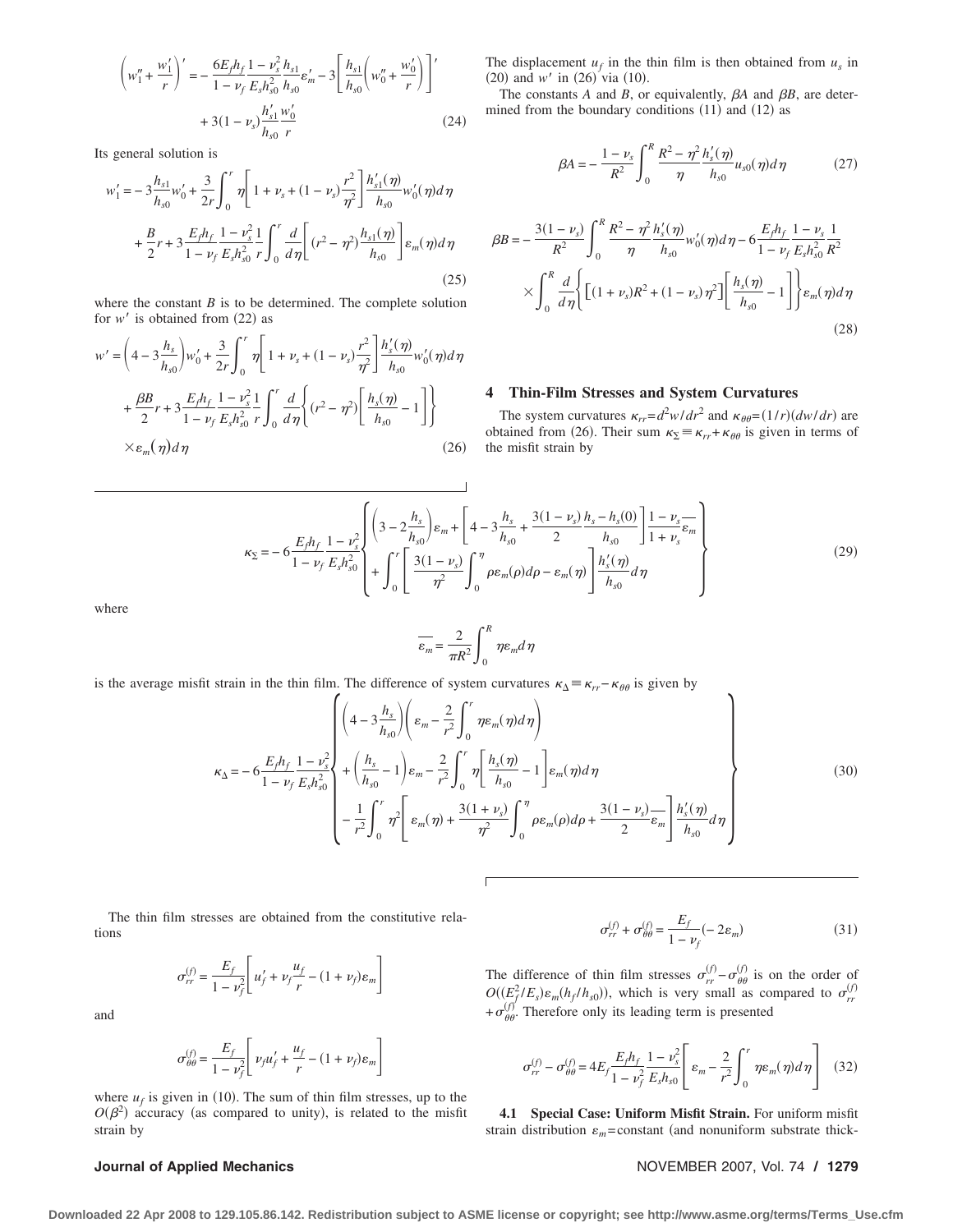ness), the interface shear stress in  $(15)$  vanishes. The thin film stresses become constant and equibiaxial, and are given by

$$
\sigma_{rr}^{(f)} = \sigma_{\theta\theta}^{(f)} = \frac{E_f}{1 - \nu_f} (-\varepsilon_m)
$$
\n(33)

The curvatures in  $(29)$  and  $(30)$  become

$$
\kappa_{\Sigma} = -12 \frac{E_f h_f}{1 - \nu_f} \frac{1 - \nu_s}{E_s h_{s0}^2} \left\{ 1 - \frac{5 - \nu_s}{2} \left( \frac{h_s}{h_{s0}} - 1 \right) \right\}
$$

$$
+ (1 - 2 \nu_s) \frac{h_s - h_s(0)}{h_{s0}} \right\} \varepsilon_m
$$

$$
\kappa_{\Delta} = 18 \frac{E_f h_f}{1 - \nu_f} \frac{1 - \nu_s^2}{E_s h_{s0}^2} \left\{ \frac{h_s}{h_{s0}} - \frac{2}{r^2} \int_0^r \eta \frac{h_s(\eta)}{h_{s0}} d\eta \right\} \varepsilon_m
$$
(34)

which are neither constant nor equibiaxial for varying substrate thickness.

Figure 2 shows a substrate with a step change in thickness; a uniform thickness *h* in the outer region  $(r > R_{in})$  and a slightly different value  $h - \Delta h$  in the inner region  $(r \le R_{\text{in}})$ , where  $|h \times h$ . The average thickness becomes  $h_{s0} = h - \Delta h (R_{in}^2/R^2)$ . The curvature in the circumferential direction is



**Fig. 2** "*a*… **A schematic diagram of a thin film/substrate system** with a step change in substrate thickness. (b) The normalized system curvatures  $\hat{\kappa}_{rr} = \kappa_{rr}/\kappa_0$  and  $\hat{\kappa}_{\theta\theta} = \kappa_{\theta\theta}/\kappa_0$ , where  $\kappa_0$ <br>=6(E<sub>f</sub>h<sub>f</sub>/1-*v<sub>t</sub>*)/(1-*v<sub>s</sub>*/E<sub>s</sub>h<sup>2</sup>)ε<sub>m</sub>, Δh/2h=0.1, *v<sub>s</sub>*=0.27, and R<sub>in</sub> **=***R***/3.**

$$
\kappa_{\theta\theta} = -6 \frac{E_f h_f}{1 - \nu_f} \frac{1 - \nu_s}{E_s h^2} \varepsilon_m \left\{ 1 + \frac{\Delta h}{2h} \left[ 5 - \nu_s - (1 - \nu_s) \frac{R_{\rm in}^2}{R^2} \right] \quad \text{for } r < R_{\rm in} \right\}
$$
\n
$$
1 + \frac{\Delta h}{2h} \left[ 5 - \nu_s - (1 - \nu_s) \frac{R_{\rm in}^2}{R^2} - 3(1 + \nu_s) \left( 1 - \frac{R_{\rm in}^2}{r^2} \right) \right] \quad \text{for } r > R_{\rm in} \tag{35}
$$

which is a constant in the inner region, and is continuous across  $r = R_{\text{in}}$ . The curvature in the radial direction  $\kappa_{rr}$  is the same constant as  $\kappa_{\theta\theta}$  in the inner region; however, it is discontinuous across  $r=R_{\text{in}}$ , and is given by

$$
\kappa_{rr} = -6 \frac{E_f h_f}{1 - \nu_f} \frac{1 - \nu_s}{E_s h^2} \varepsilon_m \left\{ 1 + \frac{\Delta h}{2h} \left[ 5 - \nu_s - (1 - \nu_s) \frac{R_{\rm in}^2}{R^2} \right] \quad \text{for } r < R_{\rm in} \right\}
$$
\n
$$
1 + \frac{\Delta h}{2h} \left[ 5 - \nu_s - (1 - \nu_s t) \frac{R_{\rm in}^2}{R^2} - 3(1 + \nu_s) \left( 1 + \frac{R_{\rm in}^2}{r^2} \right) \right] \quad \text{for } r > R_{\rm in} \tag{36}
$$

The continuous  $\kappa_{\theta\theta}$  and discontinuous  $\kappa_{rr}$  are illustrated in Fig. 2. Similar discontinuity in  $\kappa_{rr}$  has been observed for varying thin film thickness [17,18].

It should be pointed out that the results in this section hold for discontinuous substrate thickness. This is because the film stresses in 31 and 32 depend only on the misfit strain and are independent of substrate thickness. The system curvatures in 29 and 30 involve the derivative of substrate thickness  $h'_s$ , which is not well defined for a discontinuous  $h_s$ . However, it appears only in the integration such that  $(29)$  and  $(30)$  still hold.

In the following, we extend the Stoney formula for arbitrary nonuniform misfit strain distribution and nonuniform substrate thickness.

### **5 Extension of Stoney Formula for Nonuniform Misfit Strain Distribution and Nonuniform Substrate Thickness**

In this section we extend the Stoney formula for arbitrary nonuniform misfit strain distribution and nonuniform substrate thickness by establishing the direct relation between the thin-film stresses and substrate curvatures. We invert the misfit strain from (29) as

$$
\varepsilon_{m} = -\frac{1 - \nu_{f}}{6E_{f}h_{f}} \frac{E_{s}}{1 - \nu_{s}^{2}} \left\{ \frac{h_{s}^{2}\kappa_{\Sigma} - \frac{1 - \nu_{s}}{2}h_{s}^{2}\kappa_{\Sigma}}{2} + \frac{1}{2}\int_{r}^{R} \left[ (1 - 3\nu_{s})\kappa_{\Sigma}(\eta) - 3(1 - \nu_{s})\kappa_{\Delta}(\eta) \right] h_{s}^{2}(\eta) \frac{h_{s}'(\eta)}{h_{s0}} d\eta - \frac{1 - \nu_{s}}{R^{2}} \int_{0}^{R} \eta^{2} \left[ \kappa_{\Sigma}(\eta) - \kappa_{\Delta}(\eta) \right] h_{s}^{2}(\eta) \frac{h_{s}'(\eta)}{h_{s0}} d\eta \right\}
$$
(37)

where

$$
\overline{h_s^2 \kappa_\Sigma} = \frac{2}{R^2} \int_0^R \eta h_s^2 \kappa_\Sigma d\eta
$$

is the average of  $h_s^2 \kappa_{\Sigma}$ , and we have used (30) in establishing (37).

**1280 /** Vol. 74, NOVEMBER 2007 **Transactions of the ASME**

**Downloaded 22 Apr 2008 to 129.105.86.142. Redistribution subject to ASME license or copyright; see http://www.asme.org/terms/Terms\_Use.cfm**